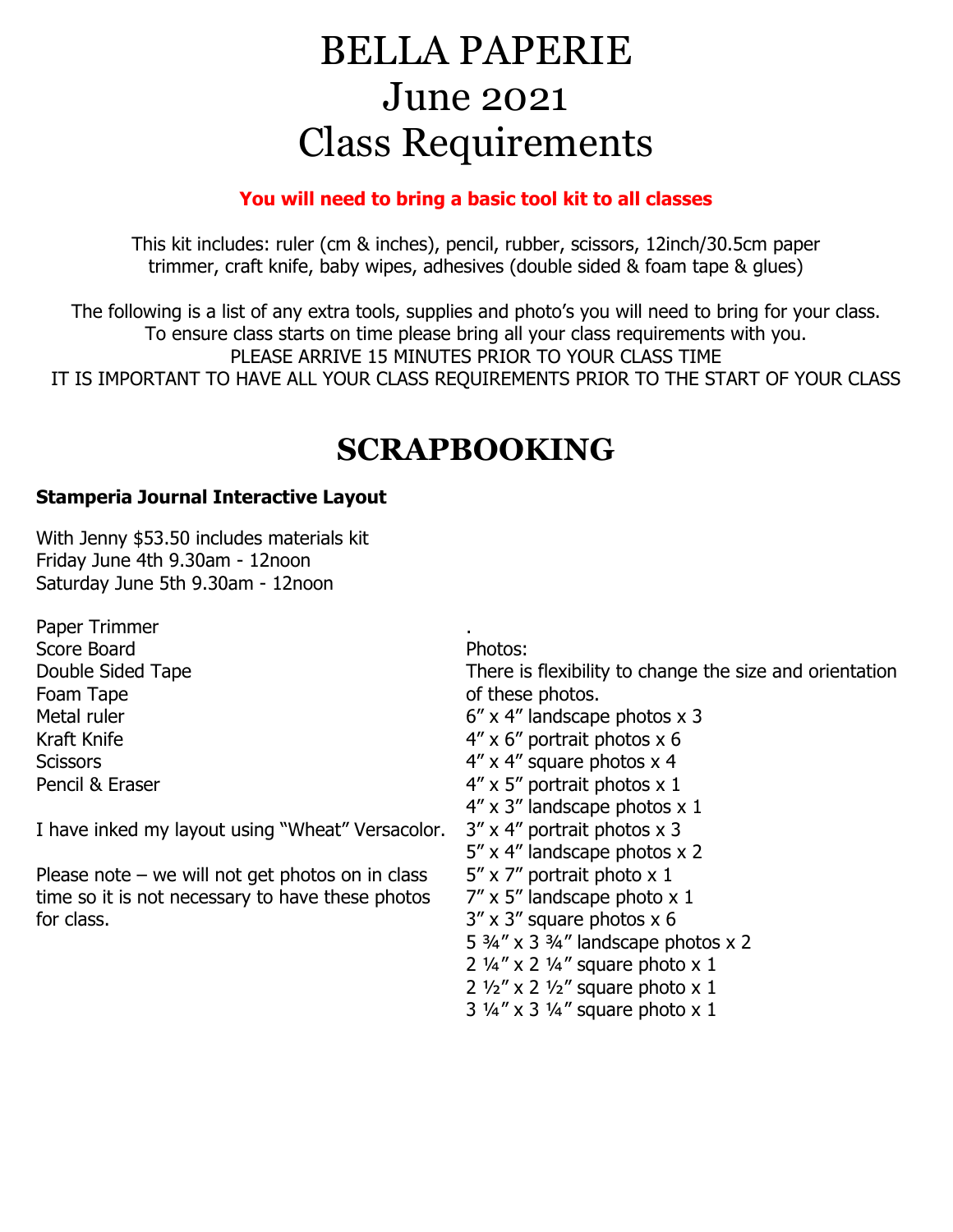## **CARDS**

#### **Romantic Cards**

With Anita \$46 including materials kit Saturday June 19th 10am - 1pm

Extras required to complete the class include as well as your basic kit: Stamp pad in a mid-brown colour Fussy cutting scissors **Trimmer** Quick dry liquid glue (and a hot glue gun if you have one) Foam dots and tape

#### **Parchment Class Card**

With Patricia \$22 including materials kit Saturday 26<sup>th</sup> June 10am-1pm

White pen White pencil Ruler Dryer sheet Double sided tape Gold gel pen Embossing/perforating mat

Shader embossing tool Small ball tool Single needle tool Parchment snips or scissors Semi-square tool (available to borrow).

### **CREATIVE ARTS**

#### **Creative Workshop**

With Robyn \$35 includes some materials Saturday June 5th 9.30am-2pm

Splatter mat (Non stick craft mat) Basic tool kit Strong hold glue Paint brushes, sponges, palette knives Baby wipes (plenty!!) Heat tool Water spray bottle

If you have any of the following please bring along... modelling paste, gesso, crackle paste, waxes or Inca gold, liquid acrylics or spray colours, and maybe your favourite colours of paints etc. We will have a select amount of product and colours to use on the day and also stock available to purchase.

Anything that you have at home such as metal embellishments or flowers etc bring them along with you, if you don't have any I'm sure you will love the array of embellishments you can purchase at Bella Paperie.